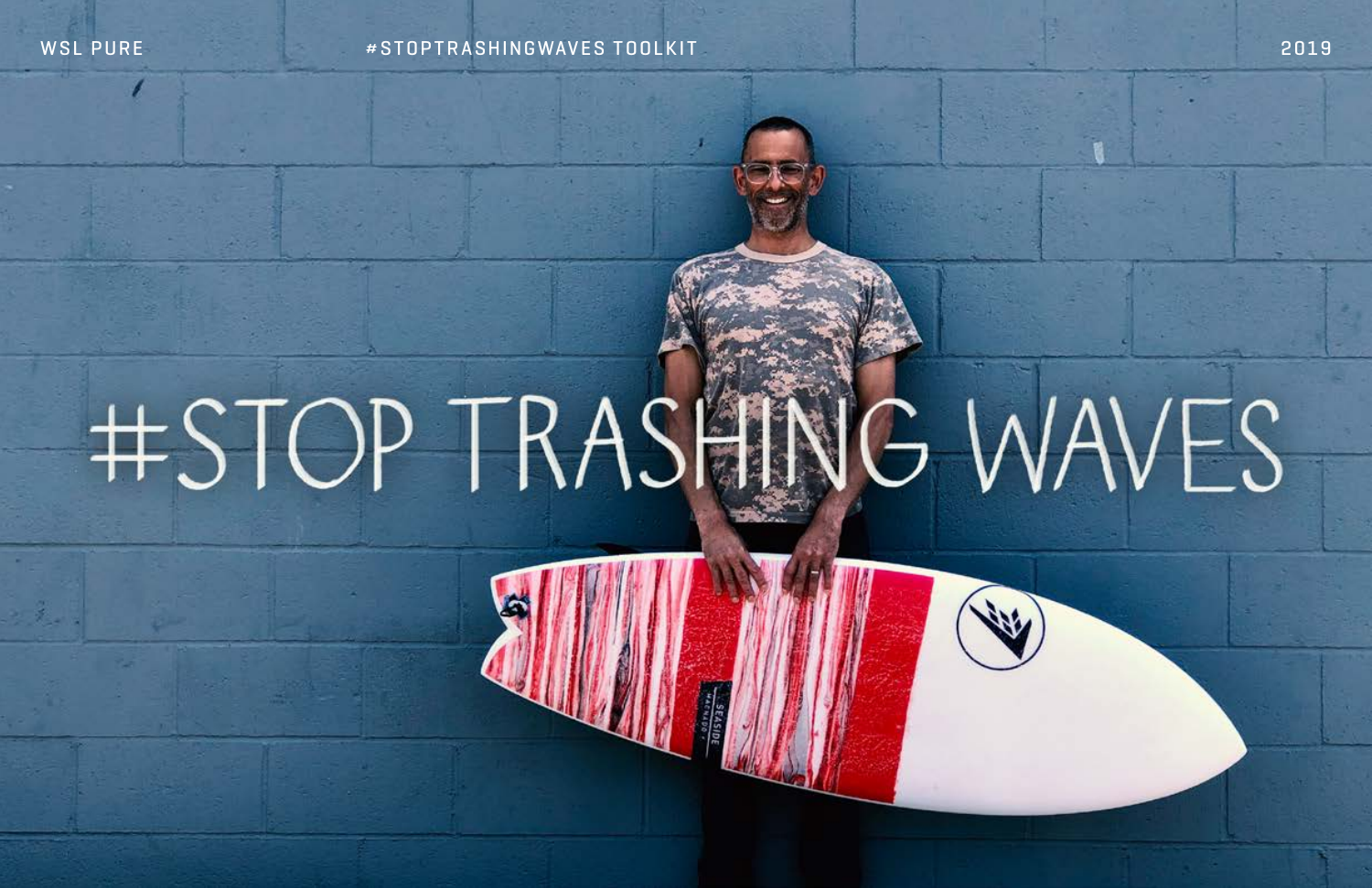WORLD SURF LEAGUE IS DEEPLY COMMITTED TO OCEAN HEALTH AND WANTS TO INSPIRE EVERYONE TO JOIN THE PLEDGE TO STOP TRASHING WAVES. WE'RE BACKING UP OUR PLEDGE WITH SOME MAJOR NEW INITIA-TIVES CENTERED AROUND REDUCING OUR CARBON FOOTPRINT, REFUSING SINGLE-SERVE PLASTICS, AND LEAVING EVERY COASTLINE BETTER THAN WE FOUND IT.

TO MAKE INCREDIBLE WAVES OF IMPACT, WE'RE ASKING EVERYONE TO MAKE THEIR OWN COMMITMENT AND PLEDGE TO **#STOPTRASHINGWAVES**. YOU CAN STOP TRASHING WAVES IN SO MANY WAYS, LIKE RIDING A BIKE TO WORK, PICKING UP TRASH ON THE TRAIL, OR USING A HYDRO FLASK AT THE COFFEE SHOP.

NO ACTION IS TOO SMALL. IF ALL OF US MAKE A PLEDGE TO DO SOME-THING SMALL EVERYDAY, WE CAN MAKE BIG WAVES TO PROTECT OUR OCEAN AND PLANET.

### **JUNE 4**

#STOPTRASHINGWAVES CAMPAIGN KICK-OFF WSLPURE.ORG RELAUNCH

# **JUNE 8 (WORLD OCEANS DAY)** PLEDGE & PADDLE OUT AMPLIFICATION

## **JUNE 15 (INTERNATIONAL SURFING DAY)** GLOBAL PADDLE OUT

# join us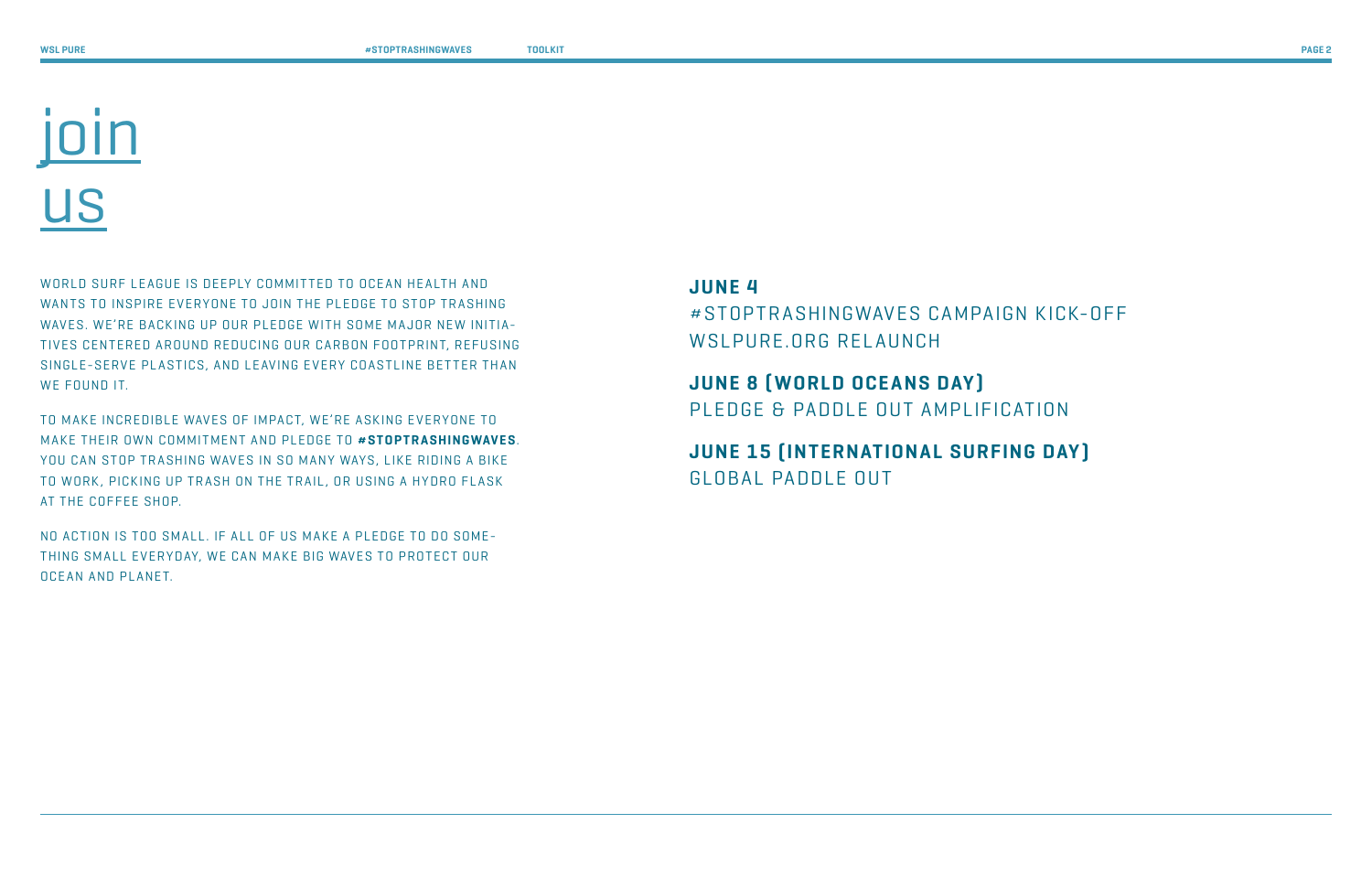ON JUNE 4, WE'LL ANNOUNCE OUR PLEDGE AND THE WSL PURE COMMITMENTS WE ARE TAKING TO PROTECT OUR OCEAN. WE'LL ALSO SHARE EXAMPLES OF HOW YOU / YOUR COMPANY / YOUR ORGANIZATION CAN TAKE ACTION TO JOIN THE **#STOPTRASHINGWAVES** MOVEMENT.

JOIN THE CREW AT WSL TO MAKE A PLEDGE TO PROTECT OUR OCEAN. LET'S DO THIS!

MAKE THE PLEDGE AND SHARE YOUR OWN CONTENT OR SIMPLY AMPLIFY OUR CONTENT PIECES ON YOUR CHANNELS BETWEEN JUNE 4 AND JUNE 15TH (INTERNATIONAL SURFING DAY )

- 1. DECIDE WHICH ACTIONS YOU'LL COMMIT TO THIS YEAR
- 2. POST A PHOTO WITH YOUR BOARD AND SHARE HOW YOU'LL #STOPTRASHINGWAVES
- 3. KEEP YOUR WORD. STAY COMMITTED. THAT'S IT!

#### **WHAT YOU CAN DO**



jsn\_wrk Gonna #stoptrashingwaves by #ridingabike to work once a week. @wslpure @wsl

**YOU AND YOUR BOARD**

**YOUR COMMITMENT**

**TAGS**

# make the pledge

### **[PLEDGE ASSETS & MEDIA KIT](https://www.dropbox.com/sh/gx8kisepyzpevs8/AADMHsgxKP0-RFYyHimyKtiBa?dl=0)**